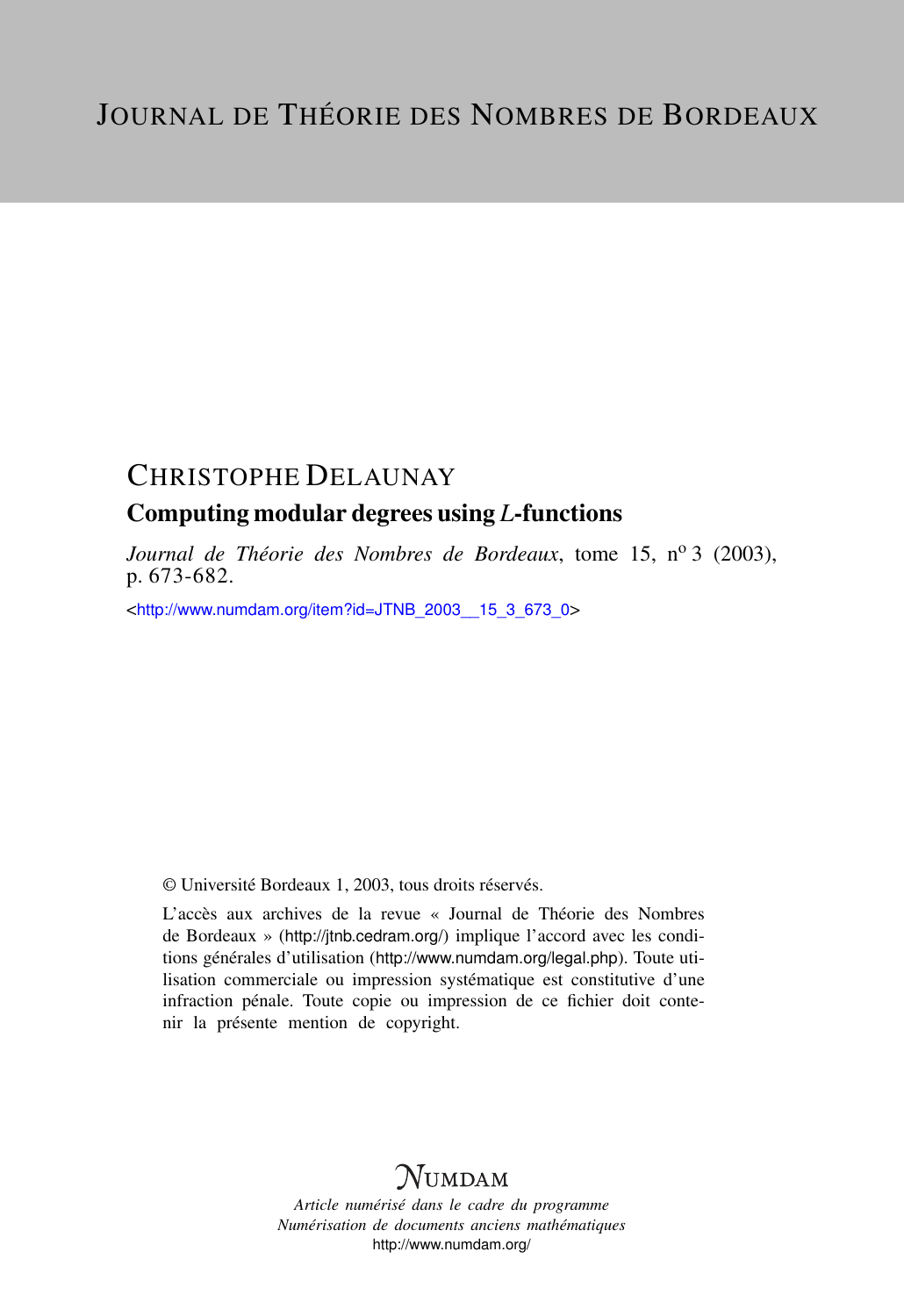# Computing modular degrees using L-functions

par CHRISTOPHE DELAUNAY

RÉSUMÉ. Nous donnons un algorithme pour calculer le degré modulaire d'une courbe elliptique définie sur Q. Notre méthode est basée sur le calcul de la valeur spéciale en s = 2 du carré symétrique de la fonction L attachée à la courbe elliptique. Cette méthode est assez efficace et facile à implémenter.

ABSTRACT. We give an algorithm to compute the modular degree of an elliptic curve defined over Q. Our method is based on the computation of the special value at  $s = 2$  of the symmetric square of the L-function attached to the elliptic curve. This method is quite efficient and easy to implement.

### 1. Introduction

From the recent and difficult work of [14], [11] and [3], it is now known that every elliptic curves  $E/\mathbb{Q}$  is modular. If N denotes its conductor, this implies that there exists a covering map  $\varphi$  from  $X_0(N)$  to E. The pullback by  $\varphi$  of the unique (up to multiplication) invariant differential form  $\omega$  on E is  $2i\pi cf(\tau)d\tau$ , where  $f(\tau)$  is a normalized newform of level N and weight 2 on  $\Gamma_0(N)$  and where the 'Manin's constant' c is rational and can be assumed positive. Furthermore, the  $L$ -function associated to  $f$  coincides with the Hasse-Weil L-function of E.

The question of computing the degree of  $\varphi$  is natural and interesting because of important conjectures related to this number deg( $\varphi$ ). It is well known (cf. [15]) that there exists a simple relation between  $deg(\varphi)$  and  $||f||_N^2$ , where  $||.||_N$  denotes the Petersson norm. In [15], D. Zagier explains how to compute explicitly  $||f||_N$  in the general case of a congruence subgroup  $\Gamma$ . J. Cremona, in [7] interprets Zagier's method in the langage of "M-symbols" and computes  $deg(\varphi)$  for many elliptic curves (large tables of elliptic curves are given in [6]). Both methods are geometric and efficient but tend to be quite slow when the conductor is large. The purpose of this paper is to give an alternative way of computing  $||f||_N$ . This is an analytic method based on well-known results which relate the special value of the L-function associated to the symmetric square of E with  $||f||_N$ .

Manuscrit reçu le 5 juin 2002.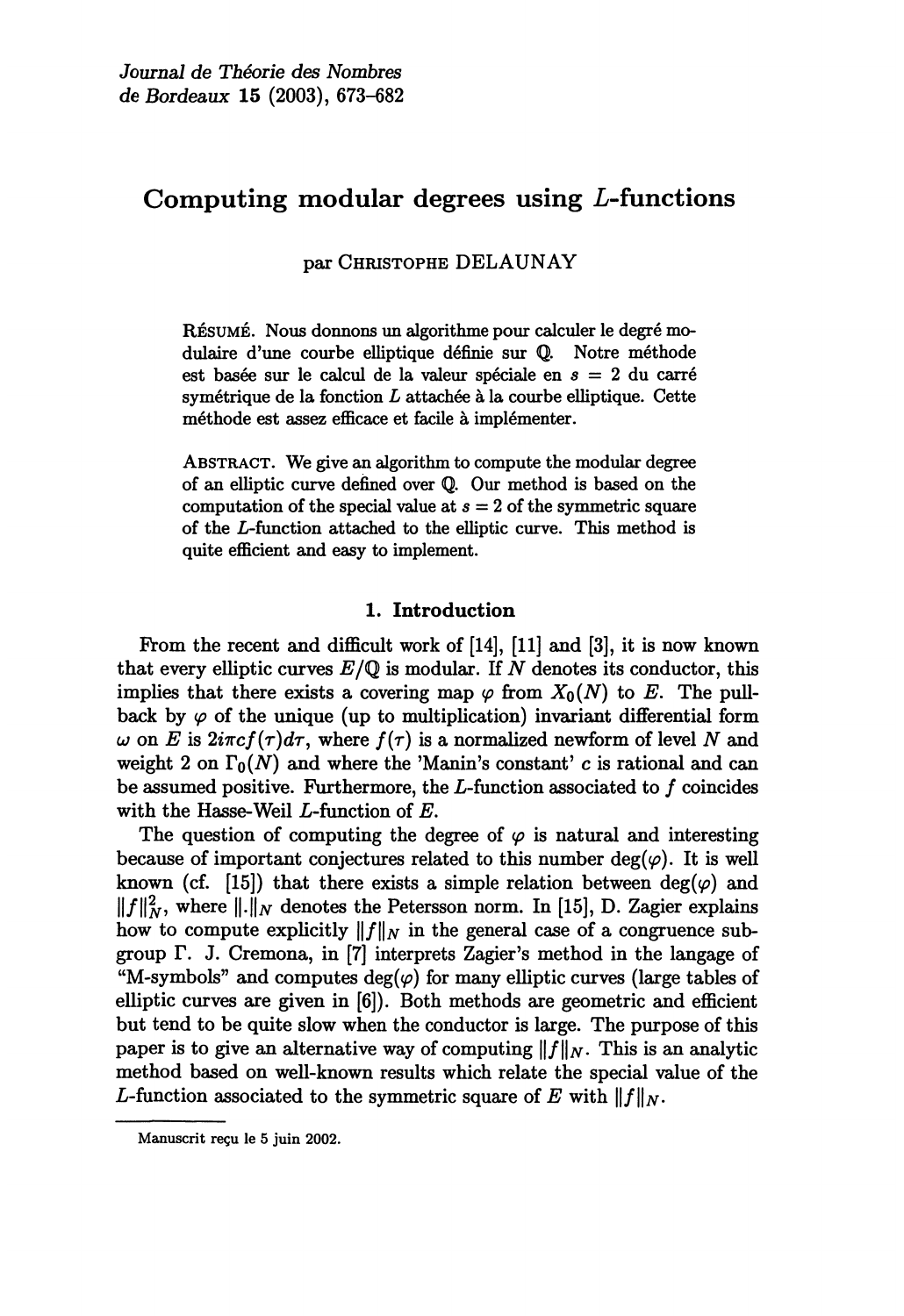#### 2. The imprimitive symmetric square of  $E$

Let  $E$  be an elliptic curve defined over  $\mathbb Q$  of conductor  $N$ . The normalized newform attached to E is  $f(\tau) = \sum_n a_n q^n$   $(q = e^{2i\pi\tau})$ . We have  $\varphi^*(\omega) =$  $2i\pi c f(\tau)d\tau$ , and a conjecture of Manin asserts that  $c = 1$  whenever E is a strong Weil curve (there is exactly one such curve in an isogeny class). We then have  $([15])$ :

(1) 
$$
\frac{4\pi^2 c^2 \|f\|_N^2}{\text{vol}(E)} = \deg(\varphi),
$$

where vol(E) is the volume of a minimal period lattice  $\Lambda$  with  $E \simeq \mathbb{C}/\Lambda$ . Now, the Hasse-Weil function  $L(E, s)$  is equal to  $\sum_n a_n n^{-s}$  and can be expanded as an Euler product:

$$
L(E,s) = \prod_p L_p(E,p^{-s})^{-1} ,
$$

where  $L_p(E, X) = (1 - \alpha_p X)(1 - \beta_p X)$ , with: • if  $p \nmid N$ :

$$
\left\{\begin{array}{c}|\alpha_p| = |\beta_p| = \sqrt{p}\\ \alpha_p + \beta_p = a_p.\end{array}\right.
$$

• If  $p \mid N$  then  $\beta_p = 0$ ,  $a_p = \alpha_p$  and :

 $\int$  -1 if E has non-split multiplicative reduction at p  $\alpha_p = \begin{cases} 1 & \text{if } E \text{ has split multiplicative reduction at } p \ 0 & \text{if } E \text{ has additive reduction at } p (p^2 | N). \end{cases}$ 

We define the imprimitive symmetric square  $L$ -function of  $f$  to be:

$$
L(Sym_i^2 f, s) = \frac{\zeta_N(2s-2)}{\zeta_N(s-1)} \sum_{n=1}^{\infty} \frac{a_n^2}{n^s} , \quad \Re e(s) > 2
$$
  
(2) 
$$
= \prod_p (1 - \alpha_p^2 p^{-s})^{-1} (1 - \alpha_p \beta_p p^{-s})^{-1} (1 - \beta_p^2 p^{-s})^{-1}.
$$

The subscript  $N$  means that we have omitted the Euler factors at the primes dividing N.

It can be shown that  $L(Sym_i^2 f, s)$  has a holomorphic continuation to the whole complex plane, and by Rankin's method that (cf. [10]):

$$
||f||_N^2 = \frac{N}{8\pi^3} L(\text{Sym}_1^2 f, 2).
$$

This formula allows us to study quadratic twists of an elliptic curve. Indeed, assume that  $E$  is the quadratic twist of an elliptic curve  $E'$  with conductor N' such that  $\text{ord}_p(N') \leq \text{ord}_p(N)$  for all prime p. We denote by  $\chi$  the underlying quadratic character and by cond $(\chi)$  its conductor. From classical results about twists of newforms (cf. [2]) and from the fact that for an odd prime p the p-adic valuation of  $\text{cond}(\chi)$  is  $\leq 1$ , we can obtain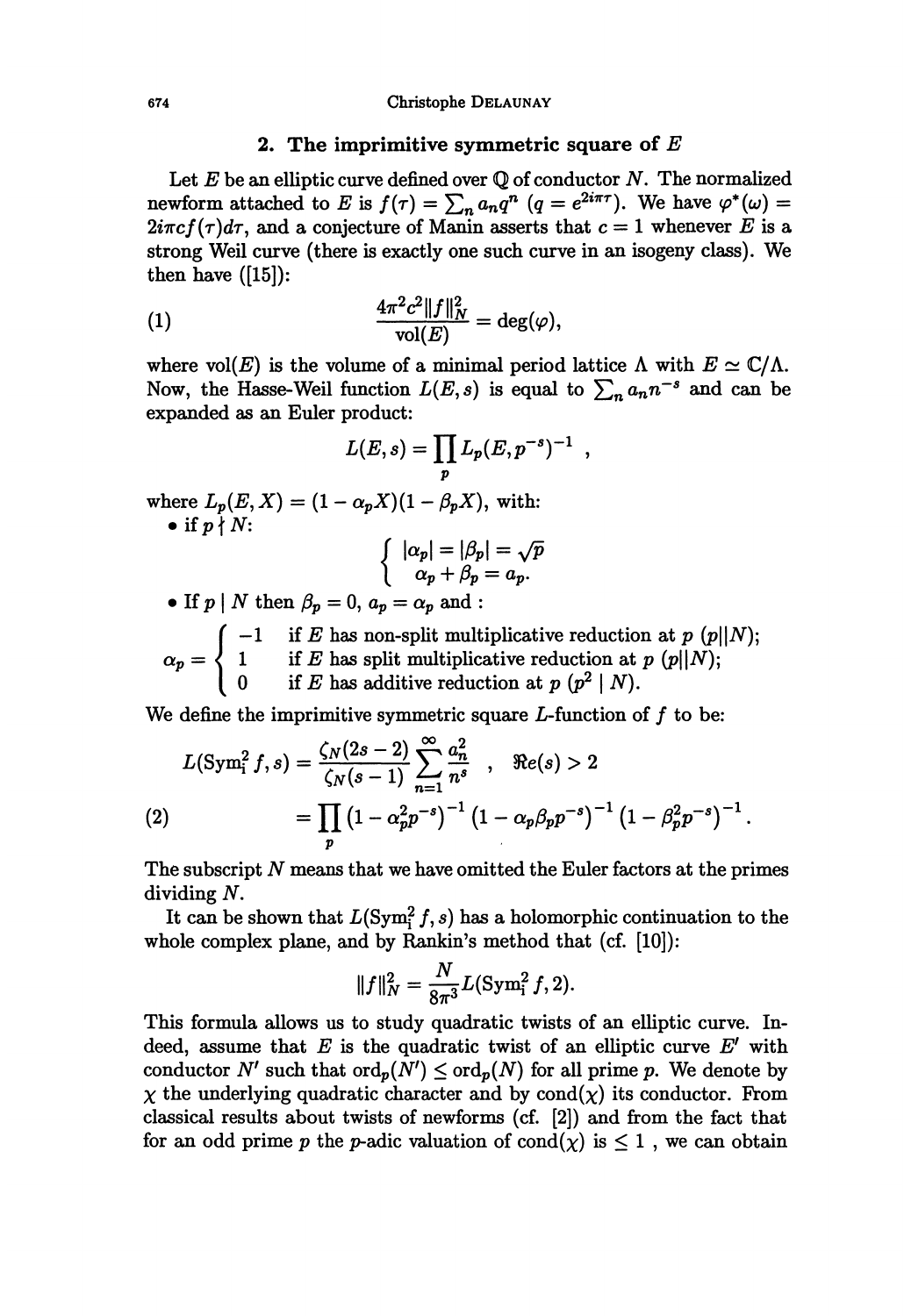the following. Let  $p \ge 3$  be a prime number with  $p \mid \text{cond}(\chi)$ ;<br>
• if  $p^2 \mid N'$  then  $\text{ord}_p(N) = \text{ord}_p(N')$ ;

- 
- 

• if  $p||N'$  or if  $p \nmid N$  then  $\text{ord}_p(N) = 2$ .<br>Thus, we can write  $N = MD_1^2D_2^22^k$  and  $N' = MD_22^{\lambda}$  where  $D_1$  (resp.  $D_2$ ) is the product of the odd primes p such that  $p \mid \text{cond}(\chi)$  and  $p \nmid N'$  (resp.  $p \mid \text{cond}(\chi)$  and  $p||N'$ ,  $\lambda = \text{ord}_2(N')$ ,  $k = \text{ord}_2(N)$  so that  $\lambda \leq k$  and M,  $D_1, D_2$  are odd. We can now state :

**Theorem 1.** Assume that  $E$  is the quadratic twist of  $E'$  with conductor N' such that  $\text{ord}_p(N') \le \text{ord}_p(N)$  for all p. Write  $f' = \sum_n a'_n n^{-s} = \prod_p (1 - \alpha'_p p^{-s})^{-1} (1 - \beta'_p p^{-s})^{-1}$  for the newform attached to E'. Let  $N = MD_1^2D_2^22^k$  and  $N' = MD_2^2$  as explained above. Then:

$$
||f||_N^2 = ||f'||_{N'}^2 \frac{1}{D_1} \prod_{p|D_1} (p-1)(p+1-a'_p)(p+1+a'_p)
$$
  
\$\times \frac{1}{D\_2} \prod\_{p|D\_2} (p-1)(p+1)\$  
\$\times \begin{cases} 2^{k-3}(3-a'\_2)(3+a'\_2) & if \lambda = 0 \text{ , } k \ge 4\\ 2^{k-3} \times 3 & if \lambda = 1 \text{ , } k \ne \lambda\\ 2^{k-\lambda} & if 2 \le \lambda \le k \text{ or if } \lambda = k = 1. \end{cases}

REMARK : From this theorem, it is easy to relate deg( $\varphi$ ) with deg( $\varphi'$ ). PROOF: We observe that we have  $\alpha_p = \chi(p)\alpha'_p = \pm \alpha'_p$  and that the Euler product (2) for f and f' are clearly related since  $\chi^2$  is the trivial character modulo cond $(\chi)$ . Furthermore, this Euler product allows us to give a "local" proof of the theorem. So, suppose that E is the twist of  $E'$ by a character of prime conductor  $p \geq 3$  with  $\text{ord}_p(N') < \text{ord}_p(N)$  (if  $\text{ord}_p(N') = \text{ord}_p(N)$  then we have  $L(\text{Sym}_1^2 f', s) = L(\text{Sym}_1^2 f, s)$ . We have  $N = \text{lcm}(N', p^2) = N'p^2$  (resp.,  $= N'p$ ) if  $(N', p) = 1$  (resp.,  $(N', p) = p$ ). For  $q \neq p$  the Euler factor at q of both  $L(\text{Sym}_1^2 f, s)$  and  $L(\text{Sym}_1^2 f', s)$  are the same. Since  $p^2 \mid N$  we have  $a_p = 0$  ([1]), and there is no Euler factor at p in  $L(Sym_i^2 f, s)$ .

When  $(N', p) = 1$  (i.e.  $p | D_1$ ) we have:

$$
L(\mathrm{Sym}_i^2 f, s) = L(\mathrm{Sym}_i^2 f', s) \times (1 - \alpha_p'^2 p^{-s})(1 - p p^{-s})(1 - \beta_p'^2 p^{-s}).
$$

A little calculation with  $s = 2$  shows that:

 $||f||_N^2 = ||f'||_{N'}^2(p-1)(p+1-a'_n)(p+1+a'_n)/p.$ 

When  $(N', p) = p$  (i.e.  $p | D_2$ ) the Euler factor of  $L(Sym<sub>i</sub><sup>2</sup> f', s)$  is equal to  $(1-p^{-s})^{-1}$  so:

$$
L(\text{Sym}_{i}^{2} f, s) = L(\text{Sym}_{i}^{2} f', s)(1 - p^{-s}),
$$
  

$$
L^{2}(p-1)(p+1)/p
$$

and  $||f||_N^2 = ||f'||_{N'}^2(p-1)(p+1)/p$ .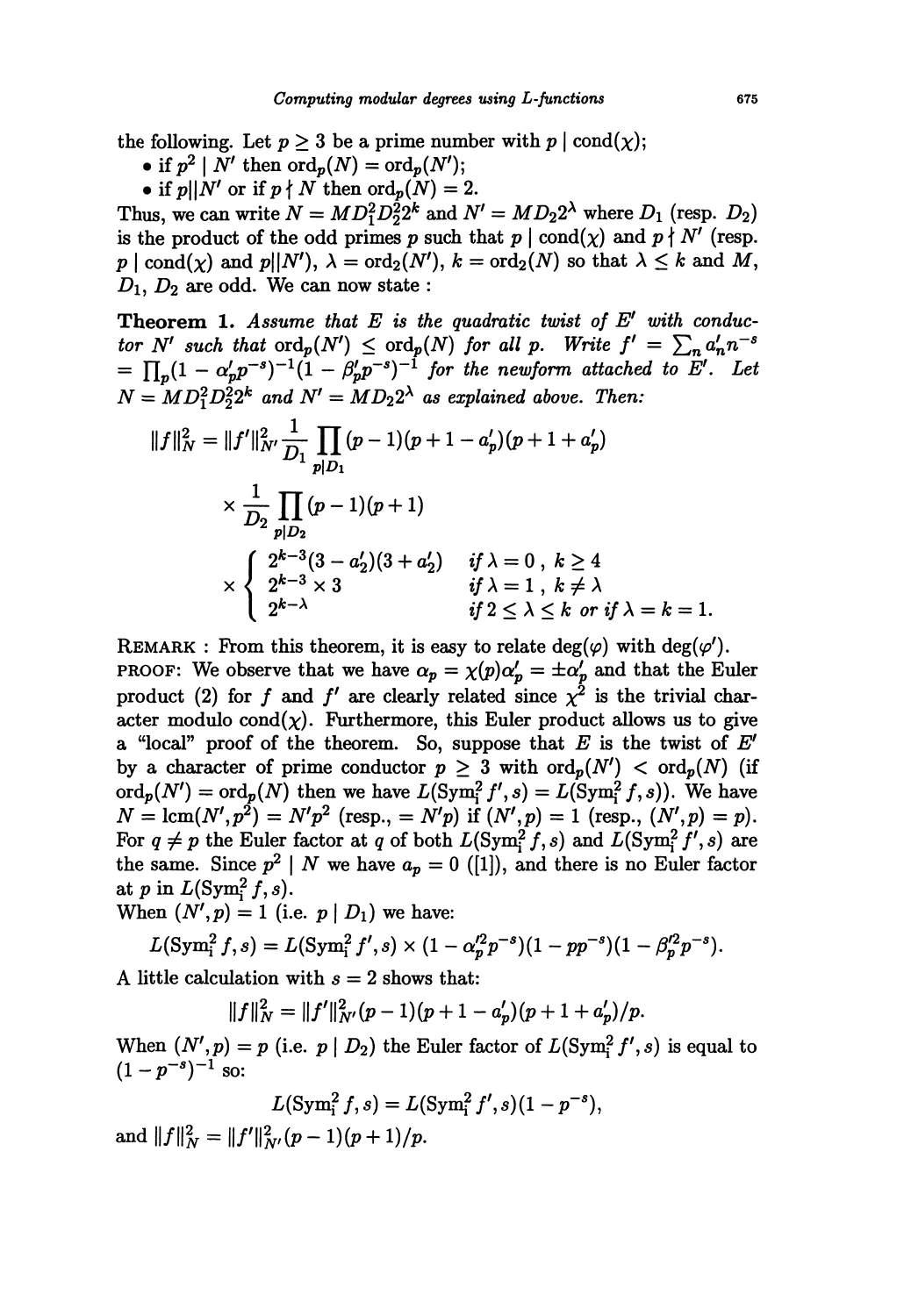The case  $p = 2$  follows by the same argument except that there is no character of conductor 2 and so we have to deal with  $\text{cond}(\chi) = 4$  or 8. This also explains why some cases cannot (and do not) occur in list of cases relating  $||f||_N$  and  $||f'||_{NL}$ . relating  $||f||_N$  and  $||f'||_{N'}$ .

This theorem asserts that we only have to consider elliptic curves  $E$ which are not twists of another curve  $E'$  having a lower conductor.

## 3. The primitive symmetric square of  $E$

The imprimitive symmetric square  $L(Sym_i^2 f, s)$  does not have a "traditional" functional equation and there is no simple method to compute  $L(Sym<sub>i</sub><sup>2</sup> f, 2)$  directly. Thus, we consider the primitive symmetric square L-function of E,  $L(Sym^2 f, s)$ :

$$
L(\text{Sym}^2 f, s) = L(\text{Sym}^2 f, s) \prod_{p \in S} L_p(\text{Sym}^2 f, p^{-s})^{-1},
$$

where the product is over the finite set  $S$  of bad primes where  $E$  has bad but potentially good reduction, in other words primes p such that  $p \mid N$ and  $\text{ord}_p(j(E)) \geq 0$ ,  $j(E)$  being the *j*-invariant of E. The properties of the primitive symmetric square function are studied in [4]. In particular, the following is proved:

**Theorem 2** (Coates-Schmidt). The function  $L(Sym^2 f, s)$  has a holomorphic continuation to the whole complex plane and there exists  $B \in \mathbb{Z}$  such that the completed function:

$$
\Lambda(\operatorname{Sym}^2 f, s) = \left(\frac{B}{2\pi^{3/2}}\right)^s \Gamma(s) \Gamma\left(\frac{s}{2}\right) L(\operatorname{Sym}^2 f, s),
$$

is entire and admits the functional equation:

$$
\Lambda(\operatorname{Sym}^2 f, s) = \Lambda(\operatorname{Sym}^2 f, 3 - s).
$$

REMARKS: 1. If  $p^2 \nmid N$ , the Euler factor at p of the primitive and imprimitive symmetric square functions of E are the same and we have  $\text{ord}_p(B) =$ ord<sub>p</sub> $(N)$ . In particular, if N is squarefree, then  $L(\text{Sym}^2 f, s) = L(\text{Sym}^2 f, s)$ and  $B = N$ .

2. The function  $L(\text{Sym}^2 f, s)$  is invariant if we twist E by a quadratic character of Q. This is not true in general for the imprimitive symmetric square function.

In order to write down the correct Euler factor at  $p \mid N^2$ , we assume that  $E$  is not the quadratic twist of a curve  $E'$  of lower conductor. For the cases  $p = 2$  and  $p = 3$ , we have the following tables coming from [4] (we should mention that two cases have been initially forgotten in [4] whenever  $2<sup>8</sup>$  | N, and that [13] corrects this mistake).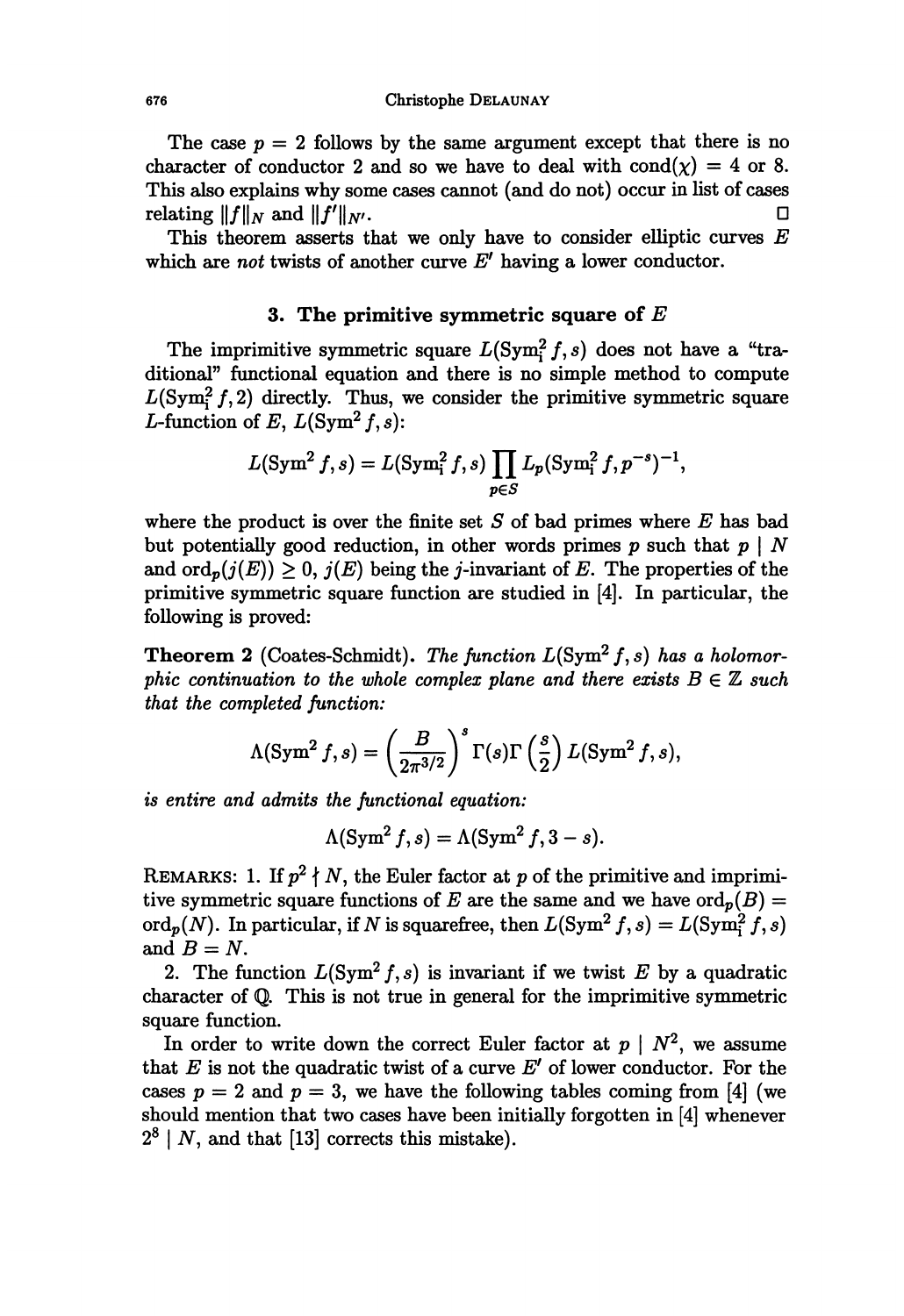| $\overline{\mathrm{ord}_2(N)}$ | $\operatorname{ord}_2(B)\mid$ | $L_2(Sym^2 f, X)$ |
|--------------------------------|-------------------------------|-------------------|
|                                |                               | $1+pX$            |
|                                |                               |                   |
| 5                              |                               |                   |
|                                |                               |                   |
| ጸ                              | 3                             | $1+pX$            |
|                                | 3                             | $1-pX$            |
|                                |                               |                   |

| $\mathrm{ord}_3(N)$ |   | $\operatorname{ord}_3(B) \mid L_3(\operatorname{Sym}^2 f, X)$ |
|---------------------|---|---------------------------------------------------------------|
|                     |   | $1+pX$                                                        |
|                     |   |                                                               |
|                     | 2 | $1+pX$                                                        |
|                     | 2 | $1-pX$                                                        |
|                     | ٩ |                                                               |

When several possibilities occur in theses tables, the correct Euler factor is given by certain properties of the fields  $\mathbb{Q}_p(E_\ell)/\mathbb{Q}_p$ . The cases  $2^4||N$  and  $2<sup>6</sup>$ ||N never appear since we assumed that E is minimal among its quadratic twists. If  $p \neq 2, 3$  then  $\text{ord}_p(B) = 1$  and  $L_p(\text{Sym}^2 f, X) = 1 - pX$  or  $1 + pX$ depending on whether or not  $\mathbb{Q}_p(E_\ell)/\mathbb{Q}_p$  is abelian. Nevertheless, for each ambiguous case, one can find in  $[13]^1$  the correct Euler factor: first assume that  $p \geq 5$ . Then we have  $L_p(\text{Sym}^2 f, X) = 1 - pX$  if and only if one of the following conditions holds, where  $c_6$  and  $c_4$  are the classical invariants attached to E:

 $\bullet$   $p \equiv 1 \pmod{12};$ 

•  $p \equiv 5 \pmod{12}$ ,  $p^2 | c_6$  and  $p^2 | c_4$ ;

 $\bullet$   $p \equiv 7 \pmod{12}$  and either  $p^2 \nmid c_6$ , or  $p^2 \mid c_6$  and  $p^2 \mid c_4$ .

For  $p = 2$ ,  $2^8 \mid N$  is the only ambiguous case and:

• if  $2^9 \mid c_6$  then  $L_p(\text{Sym}^2 f, X) = 1$ ;<br>• if  $2^9 \nmid c_6$  and  $c_4 \equiv \varepsilon 32 \pmod{128}$  then  $L_p(\text{Sym}^2 f, X) = 1 + \varepsilon pX$ , where  $\varepsilon = \pm 1$ .

For  $p = 3$ ,  $3^4 \parallel N$  is the only ambiguous case and we have  $L_p(\text{Sym}^2 f, X) =$  $1-pX$  when one of the two following holds:

•  $c_4 \equiv 27 \pmod{81};$ 

•  $c_4 \equiv 9 \pmod{27}$  and  $c_6 \equiv \pm 108 \pmod{243}$ .

# 4. Computation of  $L(Sym^2 f, s)$

For simplicity, we write:

$$
\Lambda(\operatorname{Sym}^2 f, s) = C^s \Gamma(s) \Gamma\left(\frac{s}{2}\right) L(\operatorname{Sym}^2 f, s)
$$
  
=  $\gamma(s) L(\operatorname{Sym}^2 f, s),$ 

where  $C = \frac{B}{2\pi^{3/2}}$  and  $L(\text{Sym}^2 f, s) = \sum_n b_n n^{-s}$ . Note that the coefficients  $b_n$  are easily computable from the definitions. Furthermore, it follows from Deligne's bounds and the Euler product for  $L(Sym^2 f, s)$  that  $|b_n| \leq n^2$ . Classical estimates coming from the functional equation of

 $1$ During the preparation of this paper, we were informed of the preprint [13] of M. Watkins where a similar (but not so detailed) method of computing  $deg(\varphi)$  is described and used to compute several interesting modular degrees.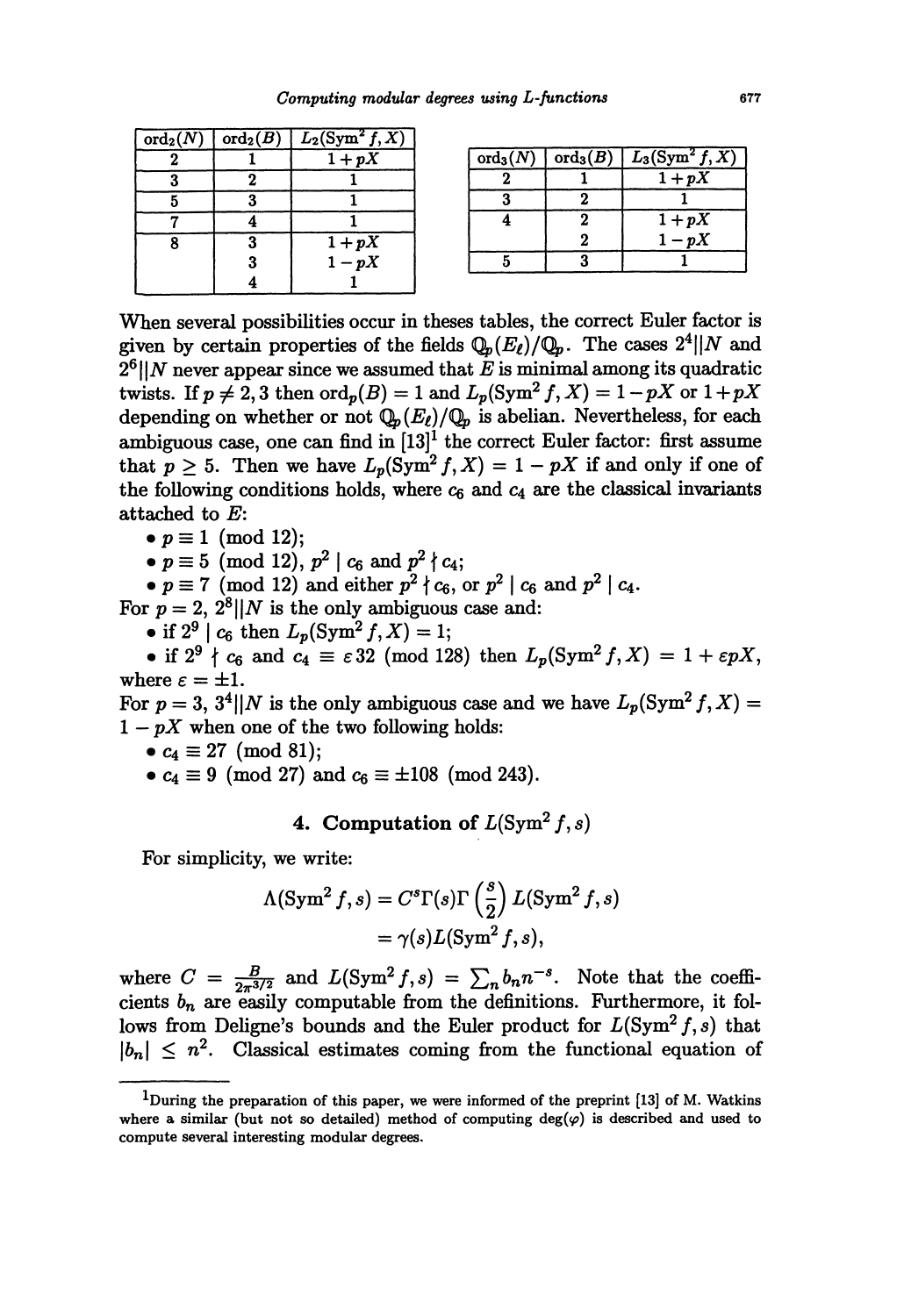$\Lambda$ (Sym<sup>2</sup> f, s) give:

(3) 
$$
L(\text{Sym}^2 f, 2) = \sum_{n \leq X} \frac{b_n}{n^2} + O(B^2 X^{-1}).
$$

This formula implies that the series  $\sum_{n} b_n/n^2$  converges to  $L(\text{Sym}^2 J, 2)$ . Of course, this is not an efficient method to compute  $||f||_N^2$  because the convergence is very slow. However, it easily gives us a first approximation of  $||f||_N^2$ .

Fortunately, a classical method for computing Dirichlet series with functional equation can be applied to our case (cf. [5], Chapter 10):

Proposition 3. We have:

(4) 
$$
\Lambda(\text{Sym}^2 f, s) = \sum_{n \geq 1} \frac{b_n}{n^s} F(s, n) + \sum_{n \geq 1} \frac{b_n}{n^{3-s}} F(3-s, n),
$$

where

$$
F(s,x) = \gamma(s) - \int_0^x \frac{1}{2i\pi} \int_{\Re e(z) = \delta} t^{-z} \gamma(z) dz \ t^{s-1} dt
$$

for all  $\delta>0$ .

This is a rapidly convergent series since we have:

**Proposition 4.** Let  $s = \sigma + it$  and  $A = \frac{x}{2^{1/4}C}$  then:

$$
|F(s,x)| \leq 3.6\sqrt{\pi} \frac{x^{\sigma}}{A - \sigma A^{1/3}} e^{-\frac{3}{2}A^{2/3}}
$$

.

PROOF: We have:

$$
F(s,x) = \gamma(s) - \int_0^x \frac{1}{2i\pi} \int_{\Re e(z) = \delta} t^{-z} \gamma(z) dz \ t^{s-1} dt
$$
  
= 
$$
\frac{1}{2i\pi} \int_{\Re e(z) = \delta} C^z x^{s-z} \Gamma(z) \Gamma\left(\frac{z}{2}\right) \frac{dz}{z-s}.
$$

Hence,

$$
|F(s,x)| \leq \frac{1}{2\pi} C^{\delta} \frac{x^{\sigma-\delta}}{\delta-\sigma} \int_{\mathbb{R}} \left| \Gamma\left(\frac{\delta+iT}{2}\right) \Gamma(\delta+iT) \right| dT.
$$

We put  $I = \int_0^\infty \left| \Gamma\left(\frac{\delta + iT}{2}\right) \Gamma(\delta + iT) \right| dT = I_1 + I_2$  where,

$$
I1 = \int_0^{\delta} \left| \Gamma\left(\frac{\delta + iT}{2}\right) \Gamma(\delta + iT) \right| dT,
$$
  

$$
I2 = \int_{\delta}^{\infty} \left| \Gamma\left(\frac{\delta + iT}{2}\right) \Gamma(\delta + iT) \right| dT.
$$

678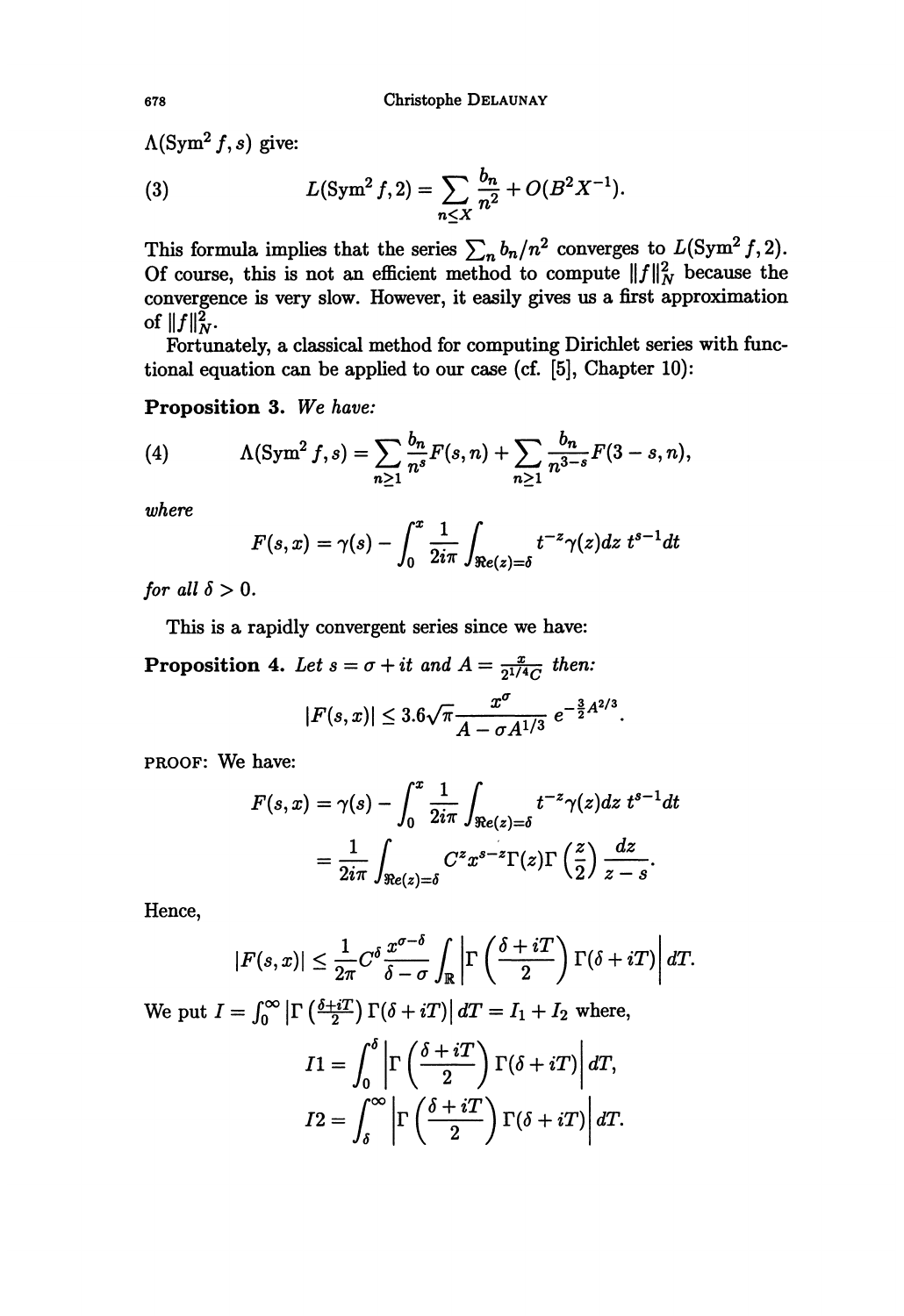The formula  $\Gamma(s) = \sqrt{2\pi s^{s-1/2}}e^{-s}e^{R(s)}$ ,  $|R(s)| \leq 1/(6|s|)$  gives the estimates:

$$
\left| \Gamma \left( \frac{\delta + iT}{2} \right) \Gamma (\delta + iT) \right| \leq \pi 2^{\frac{\delta}{4} + 1} T^{\frac{3\delta}{2} - 1} e^{-\frac{3\pi T}{4}} e^{\frac{1}{2\sqrt{2}\delta} + \frac{\delta}{2}} \text{ for } T > \delta,
$$
  

$$
\left| \Gamma \left( \frac{\delta + iT}{2} \right) \Gamma (\delta + iT) \right| \leq \pi 2^{\frac{\delta}{4} + 1} \delta^{\frac{3\delta}{2} - 1} e^{-\frac{3\delta}{2}} e^{\frac{1}{2\delta}} e^{-\frac{T^2}{2\delta} (\frac{T^2}{\delta^2} - 3)} \text{ for } T \leq \delta.
$$

With an easy but tedious calculation, we obtain:

$$
I \leq 3.6\pi^{3/2} \delta^{\frac{3\delta-1}{2}} e^{-\frac{3\delta}{2} 2^{\frac{\delta}{4}}}.
$$

Thus, we have:

$$
|F(s,x)| \leq 3.6\sqrt{\pi} \frac{x^{\sigma}}{\delta - \sigma} \left(\frac{x}{2^{1/4}C}\right)^{-\delta} \delta^{-\frac{3\delta - 1}{2}} e^{-\frac{3\delta}{2}}.
$$

The proposition is then proved by taking  $\delta = \left(\frac{x}{2^{1/4}C}\right)^{2/3}$ .

This proposition allows us to estimate the tail of the series in (4) (we have  $|b_n| \leq n^2$ . In order to compute  $F(s, x)$ , we push the line of integration to the left catching all the residues of  $t^{-z}\gamma(z)$ :

## Proposition 5.

$$
F(s,x)=\gamma(s)-\sum_{q=0}^{\infty}x^{s+2q}\left(\frac{v_{2q}-\log(x)u_{2q}}{s+2q}+\frac{u_{2q}}{(s+2q)^2}+\frac{xu_{2q+1}}{s+2q+1}\right),
$$

with

$$
u_{2q} = \frac{2(-1)^q}{C^{2q}q!(2q)!},
$$
  
\n
$$
u_{2q+1} = \frac{(-1)^q \sqrt{\pi} 2^{2q+1} q!}{(2q+1)!^2 C^{2q+1}},
$$
  
\n
$$
v_{2q} = \frac{2(-1)^q}{C^{2q}q!(2q)!} \left( \log(C) - \frac{3}{2}\gamma + \frac{1}{2} \sum_{j=1}^q j^{-1} + \sum_{j=1}^{2q} j^{-1} \right).
$$

It is clear that the terms in this expression can be recursively computed. In practice, we compute  $N_0$  such that:

$$
\left|\sum_{n=N_0+1}^{\infty} \frac{b(n)}{n^2} F(2, n)\right| < \varepsilon \quad \text{and} \quad \left|\sum_{n=N_0+1}^{\infty} \frac{b(n)}{n} F(1, n)\right| < \varepsilon.
$$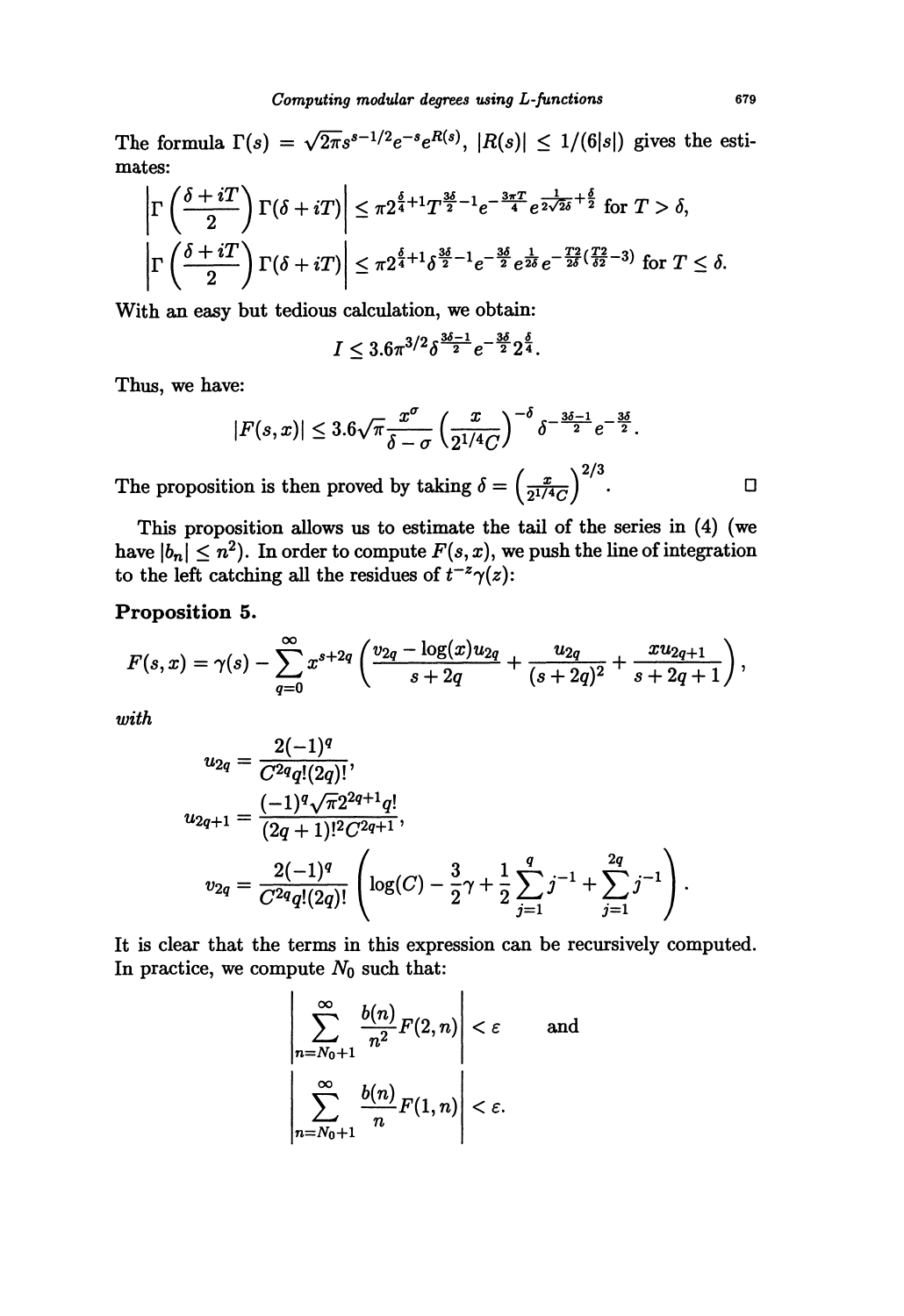We then compute  $i_0$  terms in the series of proposition 5, where  $i_0$  is the smallest integer such that (cf. [12]):

$$
C^2 N_0^{-i_0-1/2} \left\lfloor \frac{i_0}{2} \right\rfloor! i_0! > \frac{10 N_0}{\pi \varepsilon}
$$

We thus obtain  $\Lambda(\text{Sym}^2 f, 2)$  with a sufficiently high accuracy and we deduce from it the value of  $||f||_N^2$ , hence of deg( $\varphi$ ). Using this method, we can quickly compute modular degrees of strong Weil curves. As a check on the computations, we use the fact that  $deg(\varphi)$  is an integer.

REMARK. In fact, what is really obtained here is an algorithm to compute  $L(\text{Sym}^2 f, 2)$  from which  $||f||$  and then  $deg(\varphi)$  can be easily recovered. Nevertheless, the quantity  $||f||$  makes sense and is also interesting in greater generality, namely for any holomorphic form f of integral weight  $k \geq 2$  and level N, not necessarily related to an elliptic curve. In this general case, one can also define  $L(Sym^2 f, s)$  the primitive symmetric square L-function related to the  $L$ -function of  $f$  and we have:

$$
||f||^2 = \frac{N}{2^{k-1}\pi^{k+1}}L(\text{Sym}^2 f, k).
$$

This L-function does have a traditional functional equation and the adaptation of the method above is possible. However, in our case  $(f$  is related to an elliptic curve), computing the Euler factors involves looking at the elliptic curve whenever the reduction is additive  $(p^2 | N)$ ; in general, such a study is not possible and the case of non-squarefree N seems not to be easy. When  $N$  is squarefree the adaptation of the method is very simple since the Euler factors of  $L(Sym^2 f, s)$  are all given by (2) and the functional equation is :

$$
\Lambda(\operatorname{Sym}^2 f, s) = \Lambda(\operatorname{Sym}^2 f, 2k - 1 - s),
$$

where,

$$
\Lambda(\operatorname{Sym}^2 f, s) = \left(\frac{N^s}{2^s \pi^{3s/2}}\right) \Gamma(s) \Gamma\left(\frac{s}{2} - \left\lfloor \frac{k-1}{2} \right\rfloor\right) L(\operatorname{Sym}^2 f, s).
$$

Furthermore, when  $N$  is squarefree, one can adapt the method to compute (conjecturally) special values of general symmetric powers  $L(Sym<sup>n</sup> f, k)$ since they also satisfy a traditional (and conjectural) functional equation.

## 5. Some estimates

From the functional equation of  $L(Sym^2 f, s)$ , one can show that  $||f||_N^2$  $\ll_{\varepsilon} N^{1+\varepsilon}$ . In fact,  $N^{\varepsilon}$  can be replaced by a suitable power of log(N). Thus, estimates for vol(E) provide upper bounds on deg( $\varphi$ ) (modulo Manin's conjecture).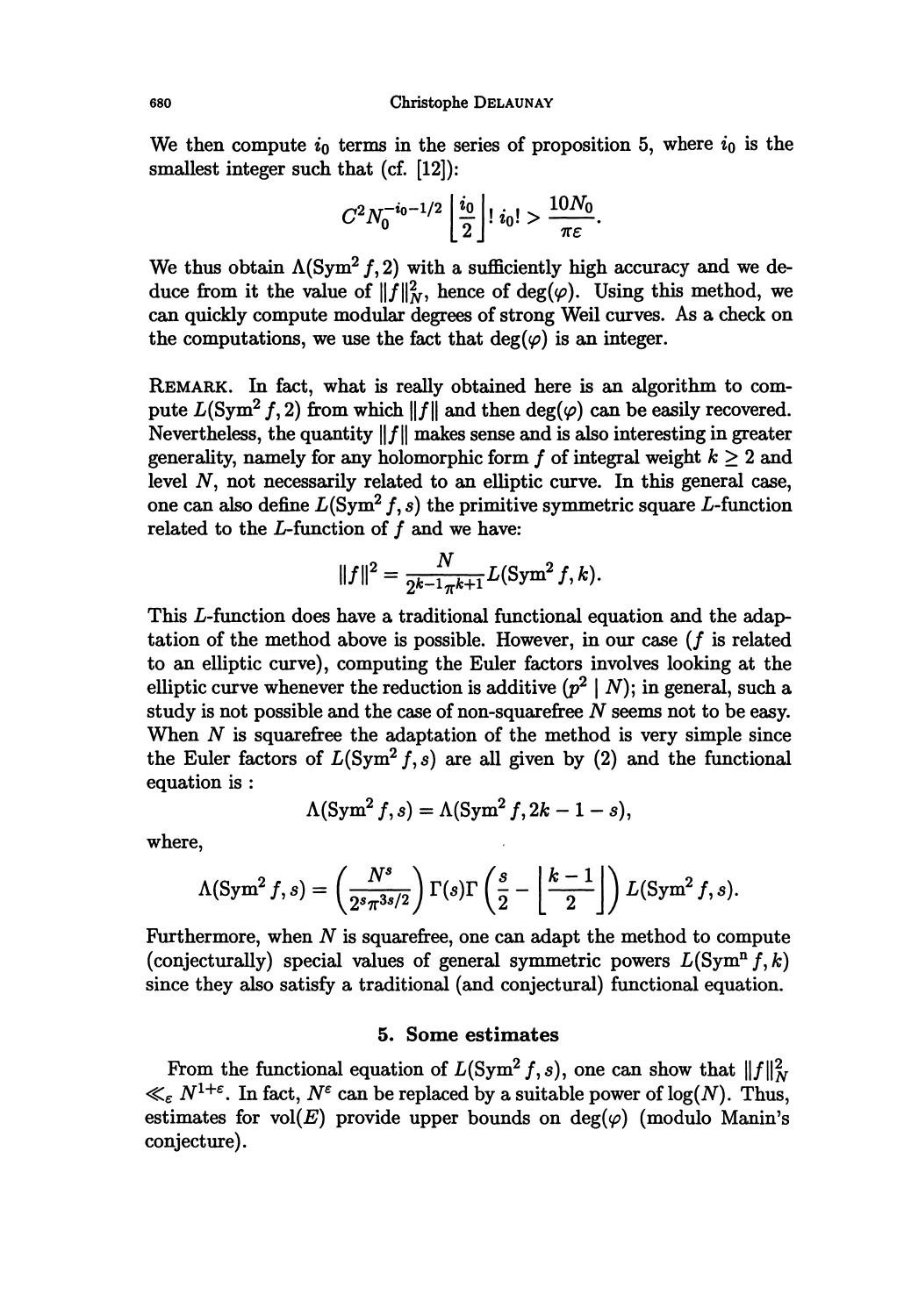**Proposition 6.** Let C be a nonnegative real number. There exist  $a \in \mathbb{R}$ and  $A \in \mathbb{R}$  depending on C such that:

$$
|j(E)| \leq C \Longrightarrow a\Delta_{min}^{-1/6} < \text{vol}(E) < A\Delta_{min}^{-1/6},
$$

where  $\Delta_{min}$  is the discriminant of the minimal model of E.

PROOF: This proposition comes from a straightforward estimate for the fundamental periods  $\omega_1$  and  $\omega_2$  of E, since we have vol(E) =  $|\Im m(w_2\bar{w_1})|$ .  $\Box$ 

Assuming Manin 's conjecture, we see that proposition 6 gives the upper bound  $\deg(\varphi) \ll N^{1+\epsilon} \Delta^{1/6}$  for elliptic curves with bounded j-invariant.

**Proposition 7.** Let  $\mathcal E$  be an infinite family of elliptic curves defined over Q such that:

- $\bullet$   $j(E)$  is bounded for  $E \in \mathcal{E}$ .
- $\bullet$   $\Delta_{min}(E)$  is squarefree.

Then:

•  $\deg(\varphi) \ll N^{7/6} \log(N)^3 \quad (N \to +\infty),$ •  $\deg(\varphi) \gg N^{7/6} / \log(N) \quad (N \to +\infty).$ 

PROOF: The upper bound comes from the classical estimate  $L(Sym^2 f, 2) \ll$  $log(N)^3$  and from the fact that the Manin's constant is bounded whenever the conductor is squaxefree. The last estimate comes from the lower bound  $L(\text{Sym}^2 f, 2) \gg 1/\log(N)$  for N squarefree (cf. [8]).

The curves  $E_k$  defined by  $y^2 + xy = x^3 + k$  (with  $432k^2 + k$  squarefree) give a infinite family of elliptic curves for which the conditions in the proposition hold.

The lower bound of the proposition also holds in the more general setting where the condition " $\Delta_{min}(E)$  is squarefree" is replaced by "E is semi-stable (i.e.  $N$  is squarefree)".

We wrote a GP-PARI ([9]) program for computing the modular degrees using the method explained above. In the following table we give three examples for which the modular degree is very large. In each cases,  $deg(\varphi)$ was computed in a few minutes. The column  $\sharp\{a_n\}$  indicates the number of coefficients  $a_n$  needed (for an accuracy of  $\deg(\varphi) \approx 10^{-4}$ ).